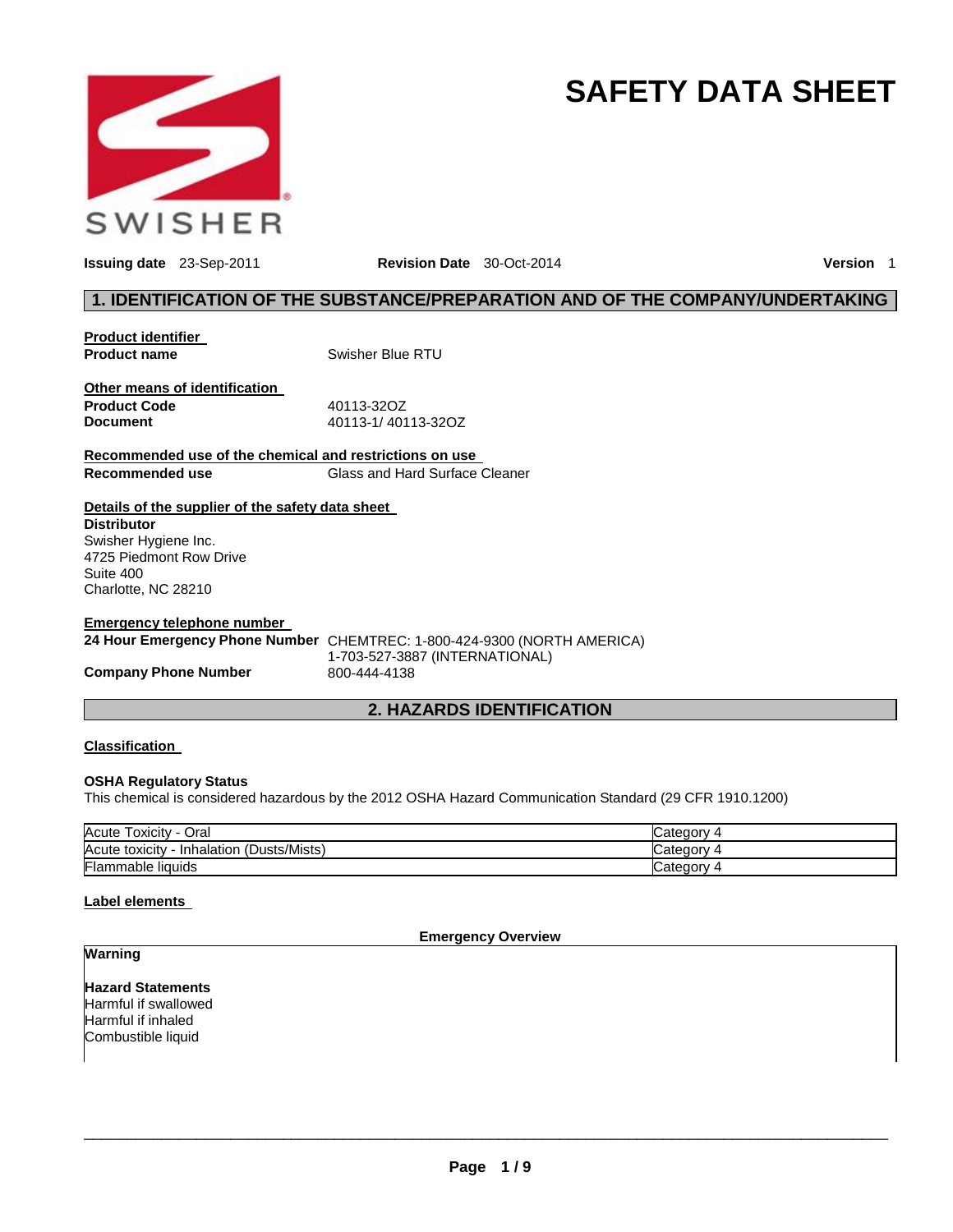

\_\_\_\_\_\_\_\_\_\_\_\_\_\_\_\_\_\_\_\_\_\_\_\_\_\_\_\_\_\_\_\_\_\_\_\_\_\_\_\_\_\_\_\_\_\_\_\_\_\_\_\_\_\_\_\_\_\_\_\_\_\_\_\_\_\_\_\_\_\_\_\_\_\_\_\_\_\_\_\_\_\_\_\_\_\_\_\_\_\_\_\_\_

#### **Precautionary Statements - Prevention**

- Wash face, hands and any exposed skin thoroughly after handling
- Do not eat, drink or smoke when using this product
- Avoid breathing dust/fume/gas/mist/vapors/spray
- Use only outdoors or in a well-ventilated area
- Keep away from heat/sparks/open flames/hot surfaces. No smoking
- Wear protective gloves/protective clothing/eye protection/face protection

#### **Precautionary Statements - Response**

• Call a POISON CENTER or doctor/physician if you feel unwell

• IF IN EYES: Rinse cautiously with water for several minutes. Remove contact lenses, if present and easy to do. Continue rinsing

- IF ON SKIN: Wash with plenty of soap and water
- IF INHALED: Remove victim to fresh air and keep at rest in a position comfortable for breathing
- IF SWALLOWED: Rinse mouth. Do NOT induce vomiting

In case of fire: Use CO2, dry chemical, or foam for extinction

#### **Precautionary Statements - Storage**

Store in a well-ventilated place. Keep cool

#### **Precautionary Statements - Disposal**

Dispose of contents/container to an approved waste disposal plant

#### **Hazards not otherwise classified (HNOC)**

**Other information** 

• May be harmful in contact with skin

• Harmful to aquatic life with long lasting effects<br>Unknown Acute Toxicity 97.687%

97.687% of the mixture consists of ingredient(s) of unknown toxicity

#### **3. COMPOSITION/INFORMATION ON INGREDIENTS**

This material is considered hazardous by the OSHA Hazard Communication Standard (29 CFR 1910.1200).

| <b>Chemical Name</b>     | <b>CAS-No</b>      | Weight-%    | <b>Trade Secret</b> |
|--------------------------|--------------------|-------------|---------------------|
| 2-Butoxvethanol          | 1-76-2<br>111      | $1\%$<br>5% |                     |
| <b>Isopropyl alcohol</b> | $7 - 63 - 0$<br>~- | 5%<br>$1\%$ |                     |

\*The exact percentage (concentration) of composition has been withheld as a trade secret.

#### **4. FIRST AID MEASURES**

**First aid measures for different exposure routes**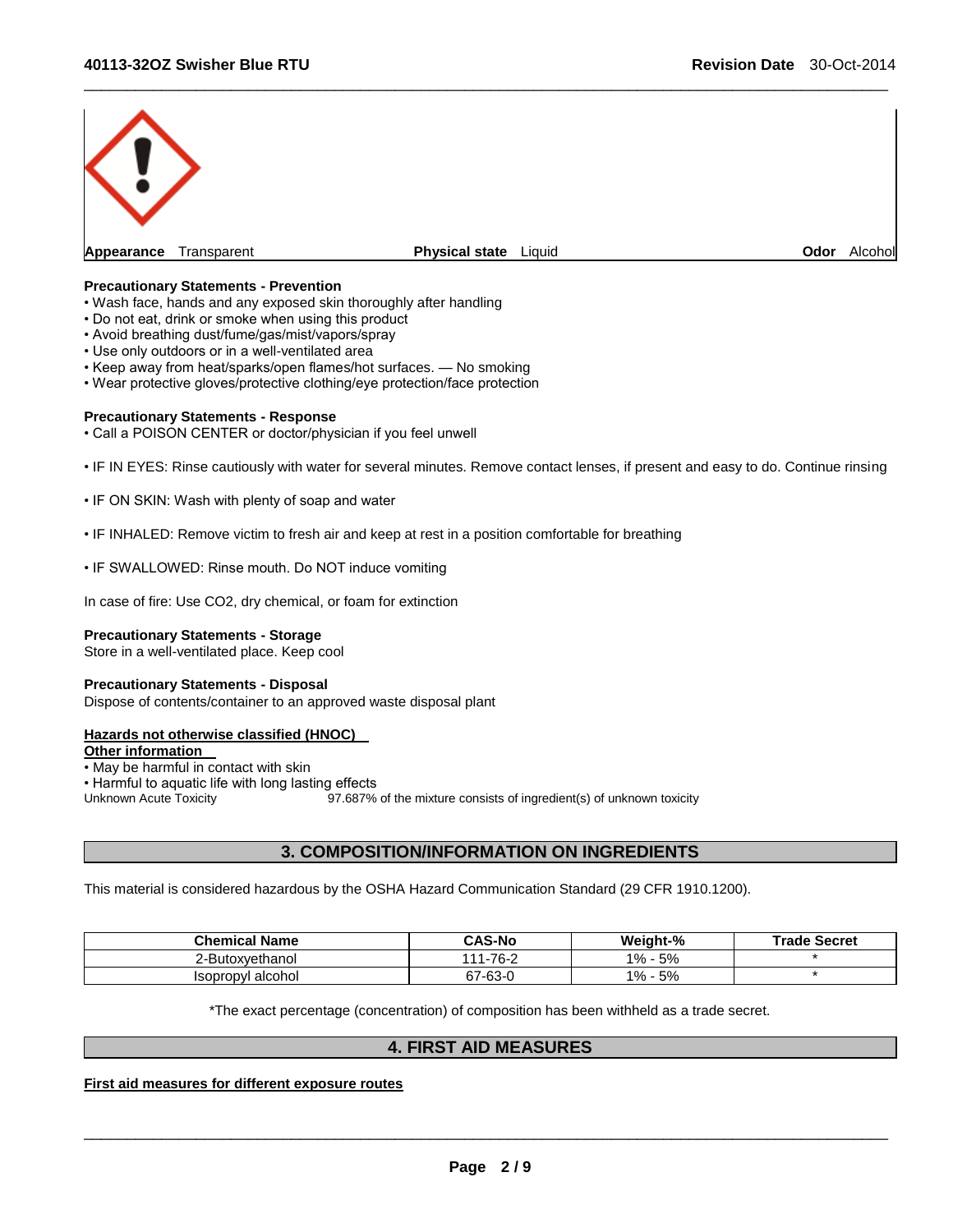| <b>General advice</b>                                                                                                                                                                                                                                                                                                   | Show this safety data sheet to the doctor in attendance.                                                                                                                                                                                                                                                                                                                                                                                                                                                                               |  |
|-------------------------------------------------------------------------------------------------------------------------------------------------------------------------------------------------------------------------------------------------------------------------------------------------------------------------|----------------------------------------------------------------------------------------------------------------------------------------------------------------------------------------------------------------------------------------------------------------------------------------------------------------------------------------------------------------------------------------------------------------------------------------------------------------------------------------------------------------------------------------|--|
| Eye contact                                                                                                                                                                                                                                                                                                             | Flush with flowing water for 15 minutes & see physician.                                                                                                                                                                                                                                                                                                                                                                                                                                                                               |  |
| <b>Skin contact</b>                                                                                                                                                                                                                                                                                                     | Wash with soap & water for 15 minutes. See physician if irritation persists.                                                                                                                                                                                                                                                                                                                                                                                                                                                           |  |
| <b>Inhalation</b>                                                                                                                                                                                                                                                                                                       | Remove to fresh air. If breathing has stopped, apply suitable artificial respiration. Get<br>medical help.                                                                                                                                                                                                                                                                                                                                                                                                                             |  |
| Ingestion                                                                                                                                                                                                                                                                                                               | Do not induce vomiting unless directed by a physician. If conscious and alert, give two<br>glasses of water. Seek medical attention immediately.                                                                                                                                                                                                                                                                                                                                                                                       |  |
| Most important symptoms/effects, acute and delayed                                                                                                                                                                                                                                                                      |                                                                                                                                                                                                                                                                                                                                                                                                                                                                                                                                        |  |
| <b>Main Symptoms</b>                                                                                                                                                                                                                                                                                                    | The most important known symptoms and effects are described in the labelling in section 2<br>and/or in section 11.                                                                                                                                                                                                                                                                                                                                                                                                                     |  |
|                                                                                                                                                                                                                                                                                                                         | Indication of immediate medical attention and special treatment needed, if necessary                                                                                                                                                                                                                                                                                                                                                                                                                                                   |  |
| Notes to physician                                                                                                                                                                                                                                                                                                      | Treat symptomatically.                                                                                                                                                                                                                                                                                                                                                                                                                                                                                                                 |  |
|                                                                                                                                                                                                                                                                                                                         | <b>5. FIRE-FIGHTING MEASURES</b>                                                                                                                                                                                                                                                                                                                                                                                                                                                                                                       |  |
| <b>Suitable Extinguishing Media</b><br>Specific hazards arising from the chemical<br><b>Hazardous Combustion</b><br><b>Products</b><br><b>Explosion Data</b><br><b>Sensitivity to Mechanical Impact None.</b><br><b>Sensitivity to Static Discharge</b><br><b>Protective Equipment and Precautions for Firefighters</b> | Water spray or fog, foam, dry chemical, carbon dioxide if product is involved.<br>Unsuitable Extinguishing Media CAUTION: Use of water spray when fighting fire may be inefficient.<br>Flammable. Keep away from heat, sparks and open flame. Use water spray to cool adjacent fire exposed containers.<br>If burned, normal combustion products: Carbon dioxide, Carbon monoxide; Nitrogen oxides.<br>None.<br>This product contains alcohols which will reduce the effectiveness of normal foam. Use alcohol-resistant foam instead. |  |
|                                                                                                                                                                                                                                                                                                                         | <b>6. ACCIDENTAL RELEASE MEASURES</b>                                                                                                                                                                                                                                                                                                                                                                                                                                                                                                  |  |
|                                                                                                                                                                                                                                                                                                                         | Personal precautions, protective equipment and emergency procedures                                                                                                                                                                                                                                                                                                                                                                                                                                                                    |  |
| <b>Personal precautions</b>                                                                                                                                                                                                                                                                                             | Ensure adequate ventilation. Avoid contact with skin, eyes and clothing. Use personal<br>protective equipment. ELIMINATE all ignition sources (no smoking, flares, sparks or flames<br>in immediate area).                                                                                                                                                                                                                                                                                                                             |  |
| <b>Environmental precautions</b>                                                                                                                                                                                                                                                                                        |                                                                                                                                                                                                                                                                                                                                                                                                                                                                                                                                        |  |
| <b>Environmental precautions</b>                                                                                                                                                                                                                                                                                        | Prevent entry into waterways, sewers, basements or confined areas. See Section 12 for<br>additional Ecological Information.                                                                                                                                                                                                                                                                                                                                                                                                            |  |

#### **Methods and materials for containment and cleaning up**

**Methods for Containment** Contain spill with inert, non-combustible materials. Prevent further leakage or spillage if safe to do so.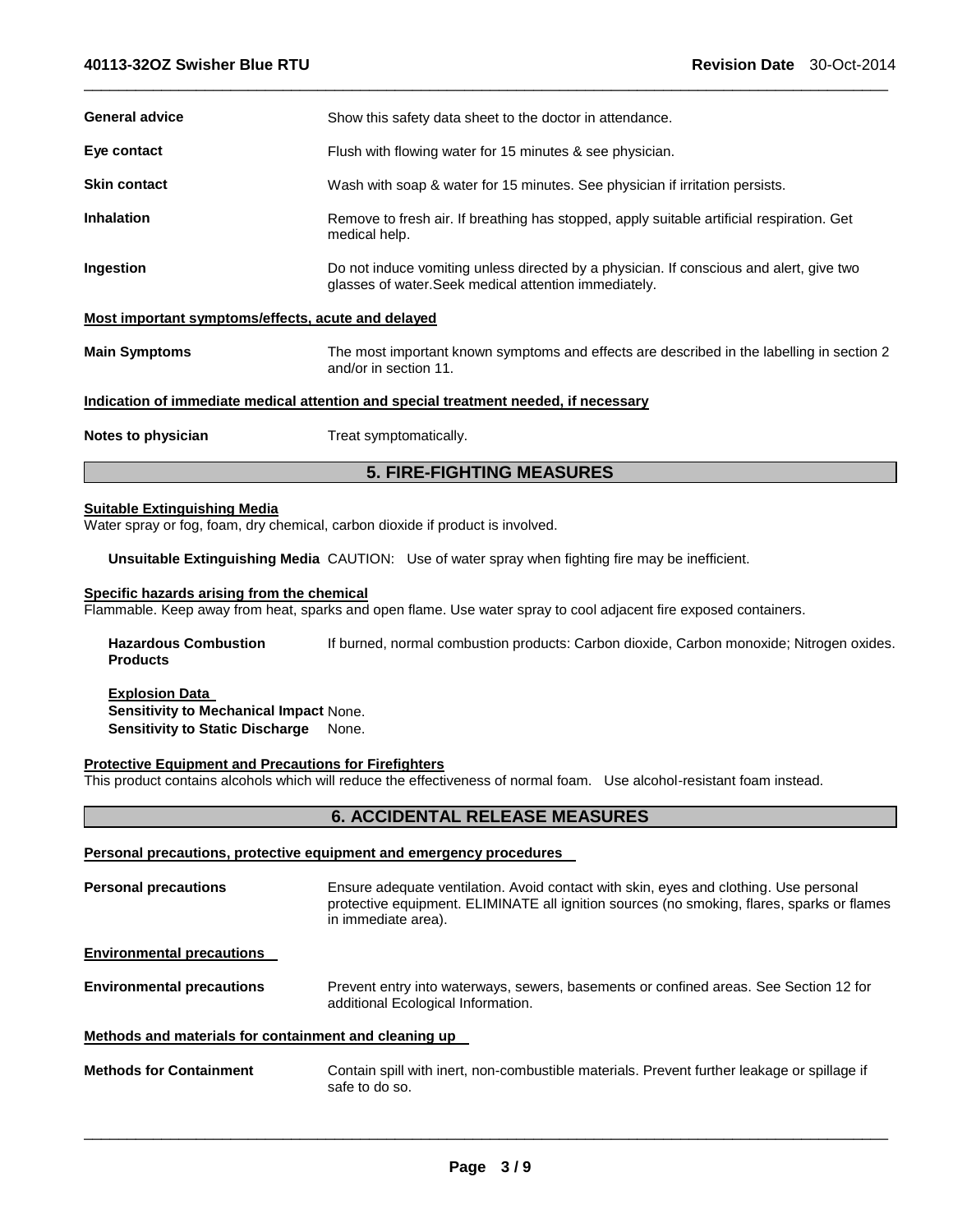| Methods for cleaning up                                      | Mop up & flush to sanitary sewer with plenty of water. Floors may be slippery. Use care to<br>avoid falls.                                                                                                                                                                       |  |  |
|--------------------------------------------------------------|----------------------------------------------------------------------------------------------------------------------------------------------------------------------------------------------------------------------------------------------------------------------------------|--|--|
|                                                              | <b>7. HANDLING AND STORAGE</b>                                                                                                                                                                                                                                                   |  |  |
| <b>Precautions for safe handling</b>                         |                                                                                                                                                                                                                                                                                  |  |  |
| Advice on safe handling                                      | Use good personal hygiene practices. Wash hands before eating, drinking, smoking, or<br>using toilet facilities. Wash thoroughly after work using soap and water. Do not eat, drink or<br>smoke when using this product. Keep away from heat, sparks and open flame. No smoking. |  |  |
| Conditions for safe storage, including any incompatibilities |                                                                                                                                                                                                                                                                                  |  |  |
| <b>Technical measures/Storage</b><br>conditions              | Keep away from open flames, hot surfaces and sources of ignition. Keep container in cool<br>well-ventilated area. Keep container tightly closed. Store away from incompatible materials.<br>Keep out of the reach of children.                                                   |  |  |
| Incompatible products                                        | Strong oxidizing agents. Bleach.                                                                                                                                                                                                                                                 |  |  |
| 8. EXPOSURE CONTROLS/PERSONAL PROTECTION                     |                                                                                                                                                                                                                                                                                  |  |  |

\_\_\_\_\_\_\_\_\_\_\_\_\_\_\_\_\_\_\_\_\_\_\_\_\_\_\_\_\_\_\_\_\_\_\_\_\_\_\_\_\_\_\_\_\_\_\_\_\_\_\_\_\_\_\_\_\_\_\_\_\_\_\_\_\_\_\_\_\_\_\_\_\_\_\_\_\_\_\_\_\_\_\_\_\_\_\_\_\_\_\_\_\_

#### **Control parameters**

| <b>Exposure Guidelines</b>   | Review Section 3 & 4 for Exposure Guidelines. |                                           |                                                                                                                      |
|------------------------------|-----------------------------------------------|-------------------------------------------|----------------------------------------------------------------------------------------------------------------------|
| <b>Chemical Name</b>         | <b>ACGIH TLV</b>                              | <b>OSHA PEL</b>                           | <b>NIOSH IDLH</b>                                                                                                    |
| 2-Butoxyethanol<br>111-76-2  | TWA: 20 ppm                                   | TWA: 50 ppm<br>TWA: 240 mg/m <sup>3</sup> | IDLH: 700 ppm<br>TWA: 5 ppm<br>TWA: 24 mg/m <sup>3</sup>                                                             |
| Isopropyl alcohol<br>67-63-0 | STEL: 400 ppm<br><b>TWA: 200 ppm</b>          | TWA: 400 ppm<br>TWA: $980 \text{ mg/m}^3$ | <b>IDLH: 2000 ppm</b><br>TWA: 400 ppm<br>TWA: 980 mg/m <sup>3</sup><br>STEL: 500 ppm<br>STEL: 1225 mg/m <sup>3</sup> |

*NIOSH IDLH: Immediately Dangerous to Life or Health* 

#### **Appropriate engineering controls**

**Engineering Measures** Ensure adequate ventilation and that running water is available for washing eyes and skin **Individual protection measures, such as personal protective equipment**

| <b>Eye/Face Protection</b>    | Splash-proof chemical goggles or face shield.                                                                                                                                                                                                                                                                                     |  |  |
|-------------------------------|-----------------------------------------------------------------------------------------------------------------------------------------------------------------------------------------------------------------------------------------------------------------------------------------------------------------------------------|--|--|
| Skin and body protection      | Impervious rubber, alkali-proof protective gloves. Impervious rubber boots & apron                                                                                                                                                                                                                                                |  |  |
| <b>Respiratory protection</b> | If exposure limits are exceeded or irritation is experienced, NIOSH/MSHA approved<br>respiratory protection should be worn.  Positive-pressure supplied air respirators may be<br>required for high airborne contaminant concentrations. Respiratory protection must be<br>provided in accordance with current local regulations. |  |  |
| Hygiene measures              | Do not eat, drink or smoke when using this product. Practice good personal hygiene. Wash<br>after handling.                                                                                                                                                                                                                       |  |  |

# **9. PHYSICAL AND CHEMICAL PROPERTIES**

#### **Physical and chemical properties**

| <b>Physical state</b> | ∟iquid      |                       |                          |
|-----------------------|-------------|-----------------------|--------------------------|
| Appearance            | Transparent | Odor                  | Alcohol                  |
| Color                 | Blue        | <b>Odor Threshold</b> | No information available |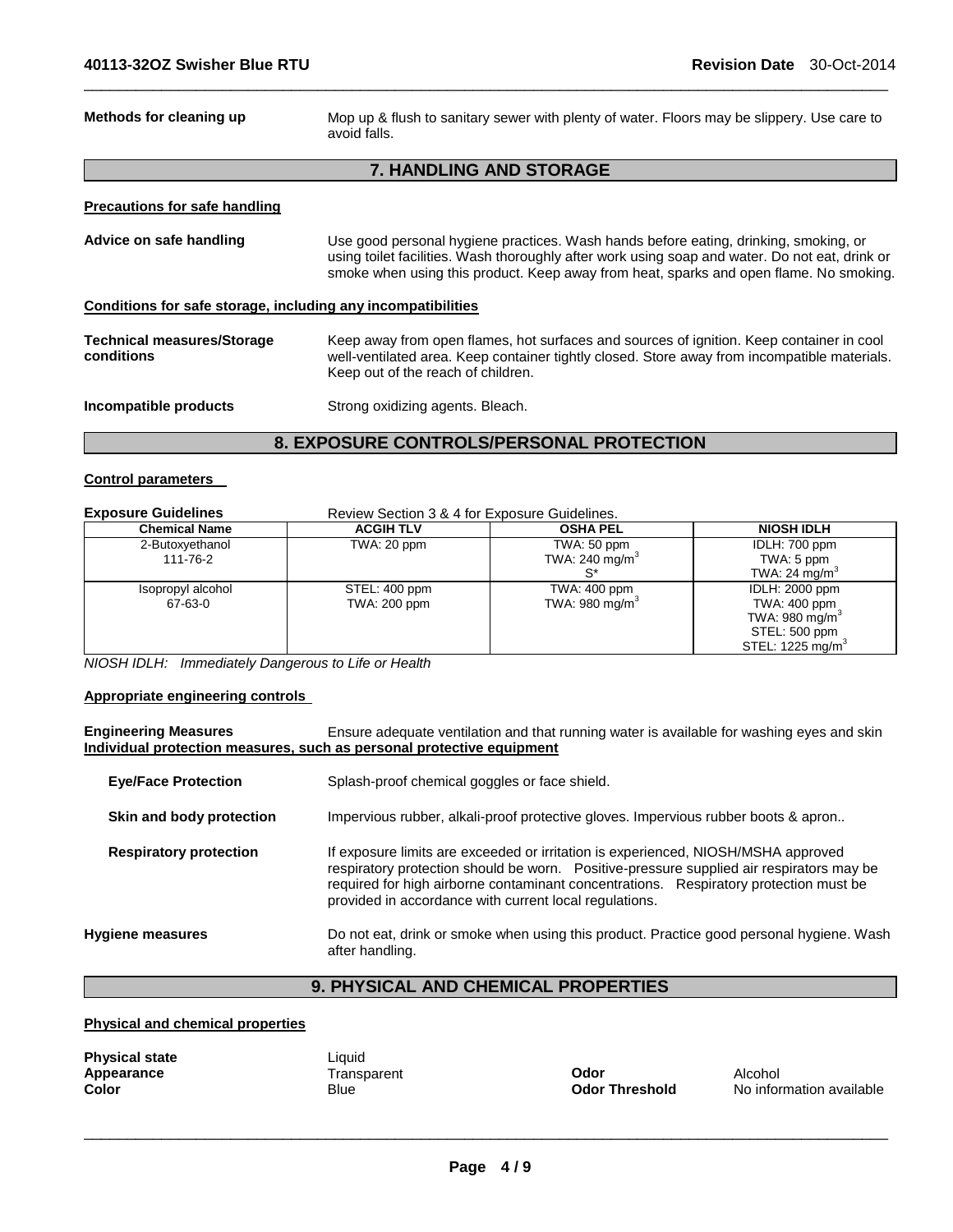| Property                                                       | Values                         | <b>Remarks</b> | • Methods |
|----------------------------------------------------------------|--------------------------------|----------------|-----------|
| рH                                                             | 10                             |                |           |
| <b>Melting/freezing point</b>                                  | No information available       |                |           |
| Boiling point/boiling range                                    | °C 180 °F<br>82.               |                |           |
| <b>Flash Point</b>                                             | 71 °C.<br>160 °F<br>$\sqrt{2}$ |                |           |
| <b>Evaporation rate</b>                                        | GT 1.0                         |                |           |
| Flammability (solid, gas)                                      | No information available       |                |           |
| <b>Flammability Limits in Air</b>                              |                                |                |           |
| Upper flammability limit                                       | No information available       |                |           |
| Lower flammability limit                                       | No information available       |                |           |
| Vapor pressure                                                 | 100                            |                |           |
| Vapor density                                                  | 3                              |                |           |
| <b>Specific Gravity</b>                                        | 0.959                          |                |           |
| <b>Water solubility</b>                                        | <b>Completely Soluble</b>      |                |           |
| Solubility in other solvents                                   | No information available       |                |           |
| Partition coefficient: n-octanol/waterNo information available |                                |                |           |
| <b>Autoignition temperature</b>                                | No information available       |                |           |
| <b>Decomposition temperature</b>                               | No information available       |                |           |
| <b>Viscosity, kinematic</b>                                    | No information available       |                |           |
| Viscosity, dynamic                                             | No information available       |                |           |
| <b>Explosive properties</b>                                    | No information available       |                |           |
| <b>Oxidizing Properties</b>                                    | No information available       |                |           |
| <b>Other information</b>                                       |                                |                |           |

**VOC Content(%)**<br>Density VALUE

**Softening point No information available**<br> **Molecular Weight No information available** No information available<br>
< 3% **Density VALUE No information available**<br> **Bulk Density VALUE No information available No information available** 

### **10. STABILITY AND REACTIVITY**

\_\_\_\_\_\_\_\_\_\_\_\_\_\_\_\_\_\_\_\_\_\_\_\_\_\_\_\_\_\_\_\_\_\_\_\_\_\_\_\_\_\_\_\_\_\_\_\_\_\_\_\_\_\_\_\_\_\_\_\_\_\_\_\_\_\_\_\_\_\_\_\_\_\_\_\_\_\_\_\_\_\_\_\_\_\_\_\_\_\_\_\_\_

**Chemical stability** Stable. Store below 115°F.

#### **Possibility of hazardous reactions**

None under normal processing.

#### **Conditions to Avoid**

Extremes of temperature and direct sunlight.

#### **Incompatible Materials**

Strong oxidizing agents. Bleach.

#### **Hazardous Decomposition Products**

If burned, normal combustion products: Carbon dioxide, Carbon monoxide; Nitrogen oxides.

## **11. TOXICOLOGICAL INFORMATION**

#### **Information on likely routes of exposure**

| <b>Product Information</b> | May be harmful by inhalation, ingestion, or skin absorption.                                                                                                                                       |  |
|----------------------------|----------------------------------------------------------------------------------------------------------------------------------------------------------------------------------------------------|--|
| <b>Inhalation</b>          | Inhalation of vapors in high concentration may cause irritation of the respiratory system.<br>May cause central nervous system depression with nausea, headache, dizziness, and<br>incoordination. |  |
| Eye contact                | Irritating to eyes.                                                                                                                                                                                |  |
| <b>Skin contact</b>        | Irritating to skin. May be absorbed through the skin in harmful amounts.                                                                                                                           |  |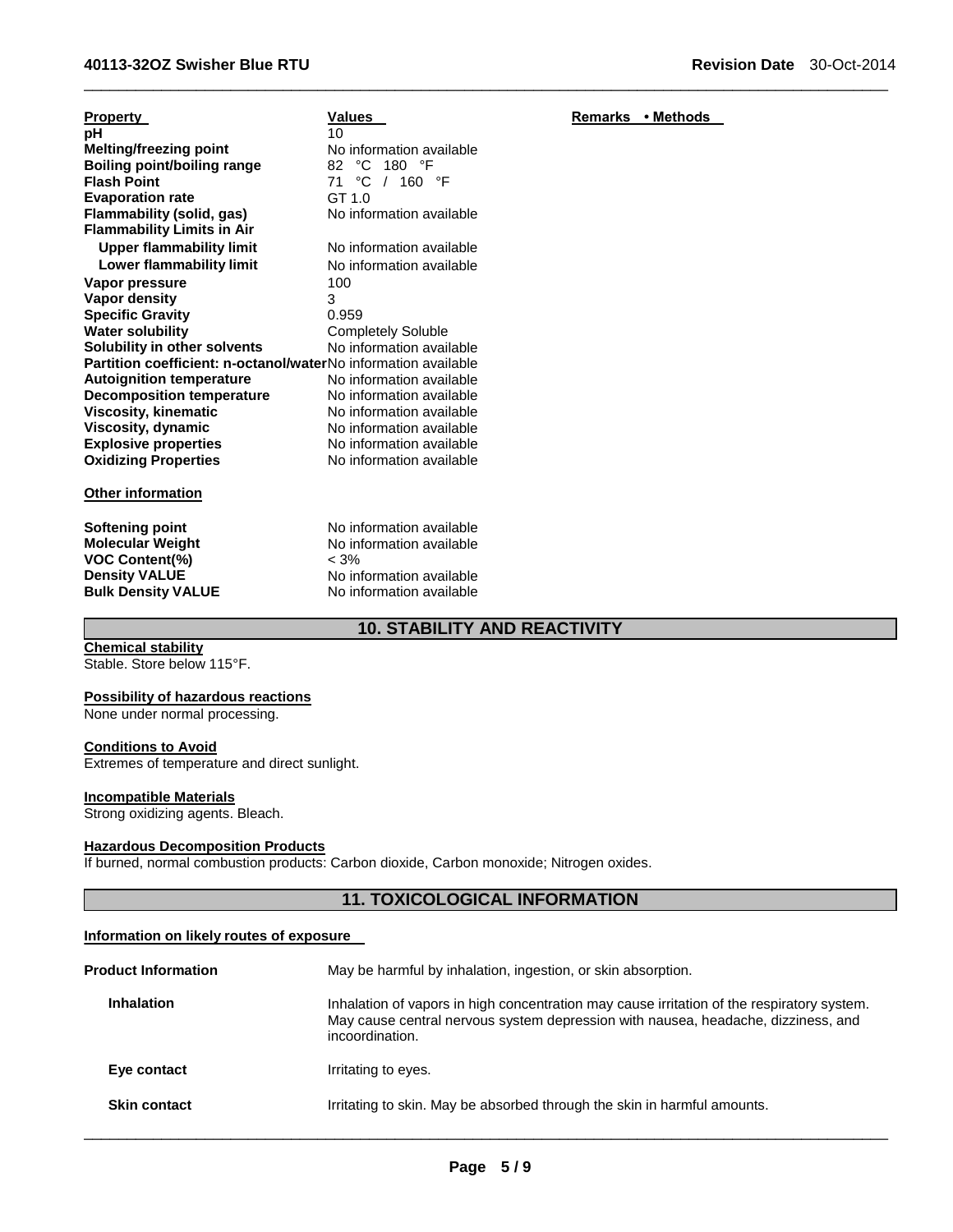**Ingestion Ingestion may cause gastrointestinal irritation, nausea, vomiting and diarrhea. May cause** additional affects as listed under "Inhalation".

| <b>Chemical Name</b> | Oral LD50    | Dermal LD50  | <b>LC50 Inhalation</b>      |
|----------------------|--------------|--------------|-----------------------------|
| 2-Butoxyethanol      | (Rat)        | (Rabbit)     | (Rat)4 h                    |
| 111-76-2             | = 470 mg/kg  | = 99 mg/kg   | $= 450$ ppm                 |
| Isopropyl alcohol    | ์ Rat )      | (Rabbit)     | (Rat)4 h                    |
| 67-63-0              | = 1870 mg/kg | = 4059 mg/kg | $= 72600$ mg/m <sup>3</sup> |

\_\_\_\_\_\_\_\_\_\_\_\_\_\_\_\_\_\_\_\_\_\_\_\_\_\_\_\_\_\_\_\_\_\_\_\_\_\_\_\_\_\_\_\_\_\_\_\_\_\_\_\_\_\_\_\_\_\_\_\_\_\_\_\_\_\_\_\_\_\_\_\_\_\_\_\_\_\_\_\_\_\_\_\_\_\_\_\_\_\_\_\_\_

#### **Information on toxicological effects**

**Symptoms** No information available.

#### **Delayed and immediate effects as well as chronic effects from short and long-term exposure**

**Sensitization** No information available. **Mutagenic effects No information available.**<br> **Carcinogenicity No information available.** The table below indicates whether each agency has listed any ingredient as a carcinogen. The strong acid process for manufacturing isopropanol has been linked to an increased risk of cancer by IARC and OSHA. However, IARC and OSHA have found no evidence that

isopropanol is carcinogenic to humans outside of that specific environment.

| <b>Chemical Name</b>         | ACGIH | <b>IARC</b> | <b>NTP</b> | <b>OSHA</b> |
|------------------------------|-------|-------------|------------|-------------|
| 2-Butoxyethanol<br>111-76-2  | A3    | Group 3     |            |             |
| Isopropyl alcohol<br>67-63-0 |       | Group 3     |            |             |

|                                                                | ACGIH: (American Conference of Governmental Industrial Hygienists) |  |
|----------------------------------------------------------------|--------------------------------------------------------------------|--|
| A3 - Animal Carcinogen                                         |                                                                    |  |
| <b>IARC: (International Agency for Research on Cancer)</b>     |                                                                    |  |
| Group 3 - Not Classifiable as to Carcinogenicity in Humans     |                                                                    |  |
| <b>OSHA: (Occupational Safety &amp; Health Administration)</b> |                                                                    |  |
| X - Present                                                    |                                                                    |  |
| <b>Reproductive toxicity</b>                                   | No information available.                                          |  |
| <b>STOT - single exposure</b>                                  | No information available.                                          |  |
| <b>STOT - repeated exposure</b>                                | No information available.                                          |  |
| <b>Chronic toxicity</b>                                        | No information available. Avoid repeated exposure.                 |  |
| Aspiration hazard                                              | No information available.                                          |  |
| Numerical measures of toxicity - Product Information           |                                                                    |  |

**Unknown Acute Toxicity** 97.687% of the mixture consists of ingredient(s) of unknown toxicity

**The following values are calculated based on chapter 3.1 of the GHS document** .

| <b>ATEmix (oral)</b>                 | 865 mg/kg    |
|--------------------------------------|--------------|
| <b>ATEmix (dermal)</b>               | 2059 mg/kg   |
| <b>ATEmix (inhalation-gas)</b>       | 57825 mg/l   |
| <b>ATEmix (inhalation-dust/mist)</b> | $2.5$ ma/l   |
| <b>ATEmix (inhalation-vapor)</b>     | ma/l<br>890. |

#### **12. ECOLOGICAL INFORMATION**

#### **Ecotoxicity**

97.81% of the mixture consists of components(s) of unknown hazards to the aquatic environment

| <b>Chemical Name</b> | Algae/aquatic plants | Fish                           | Crustacea                       |
|----------------------|----------------------|--------------------------------|---------------------------------|
| 2-Butoxvethanol      |                      | 1490: 96 h Lepomis macrochirus | 1698 - 1940: 24 h Daphnia magna |
| 111-76-2             |                      | mg/L LC50 static 2950: 96 h    | mg/L EC50 >1000: 48 h Daphnia   |
|                      |                      | Lepomis macrochirus mg/L LC50  | magna mg/L EC50                 |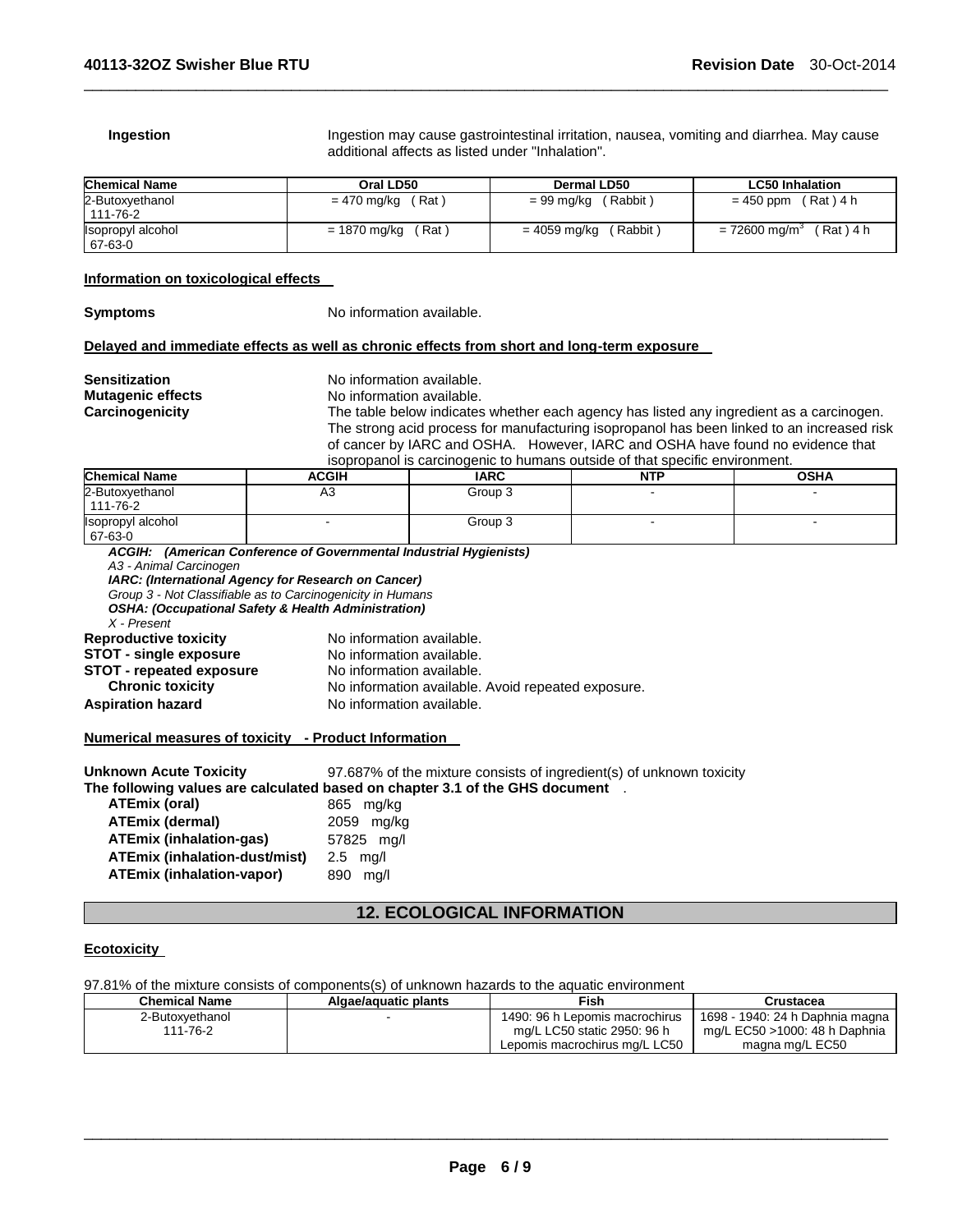| Isopropyl alcohol | 1000: 96 h Desmodesmus | 1400000: 96 h Lepomis macrochirus 13299: 48 h Daphnia magna mg/L    |      |
|-------------------|------------------------|---------------------------------------------------------------------|------|
| 67-63-0           |                        | subspicatus mg/L EC50 1000: 72 h   µg/L LC50 11130: 96 h Pimephales | EC50 |
|                   |                        | Desmodesmus subspicatus mg/L   promelas mg/L LC50 static 9640: 96   |      |
|                   | EC50                   | h Pimephales promelas mg/L LC50                                     |      |
|                   |                        | flow-through                                                        |      |

\_\_\_\_\_\_\_\_\_\_\_\_\_\_\_\_\_\_\_\_\_\_\_\_\_\_\_\_\_\_\_\_\_\_\_\_\_\_\_\_\_\_\_\_\_\_\_\_\_\_\_\_\_\_\_\_\_\_\_\_\_\_\_\_\_\_\_\_\_\_\_\_\_\_\_\_\_\_\_\_\_\_\_\_\_\_\_\_\_\_\_\_\_

#### **Persistence and degradability**

No information available.

#### **Bioaccumulation**

No information available.

| <b>Chemical Name</b>         | <b>Partition coefficient</b> |
|------------------------------|------------------------------|
| 2-Butoxyethanol<br>111-76-2  | 0.81                         |
| Isopropyl alcohol<br>67-63-0 | 0.05                         |

**Other adverse effects** No information available

#### **13. DISPOSAL CONSIDERATIONS**

#### **Waste treatment**

**Waste Disposal Methods** Disposal should be in accordance with applicable regional, national and local laws and regulations.

**Contaminated packaging by Do not reuse container.** 

This product contains one or more substances that are listed with the State of California as a hazardous waste.

| <b>Chemical Name</b> | California Hazardous Waste Status |
|----------------------|-----------------------------------|
| Isopropyl alcohol    | Toxic Ignitable                   |
| 67-63-0              |                                   |

# **14. TRANSPORT INFORMATION**

**DOT**<br>**Proper shipping name Not regulated Proper shipping name** Cleaning Com **Cleaning Compound, Not Regulated** 

| <b>15. REGULATORY INFORMATION</b> |   |  |  |  |  |
|-----------------------------------|---|--|--|--|--|
| <b>International Inventories</b>  |   |  |  |  |  |
| <b>TSCA</b>                       |   |  |  |  |  |
| <b>DSL/NDSL</b>                   |   |  |  |  |  |
| <b>EINECS/ELINCS</b>              |   |  |  |  |  |
| <b>ENCS</b>                       |   |  |  |  |  |
| <b>IECSC</b>                      | - |  |  |  |  |
| <b>KECL</b>                       | - |  |  |  |  |
| <b>PICCS</b>                      | - |  |  |  |  |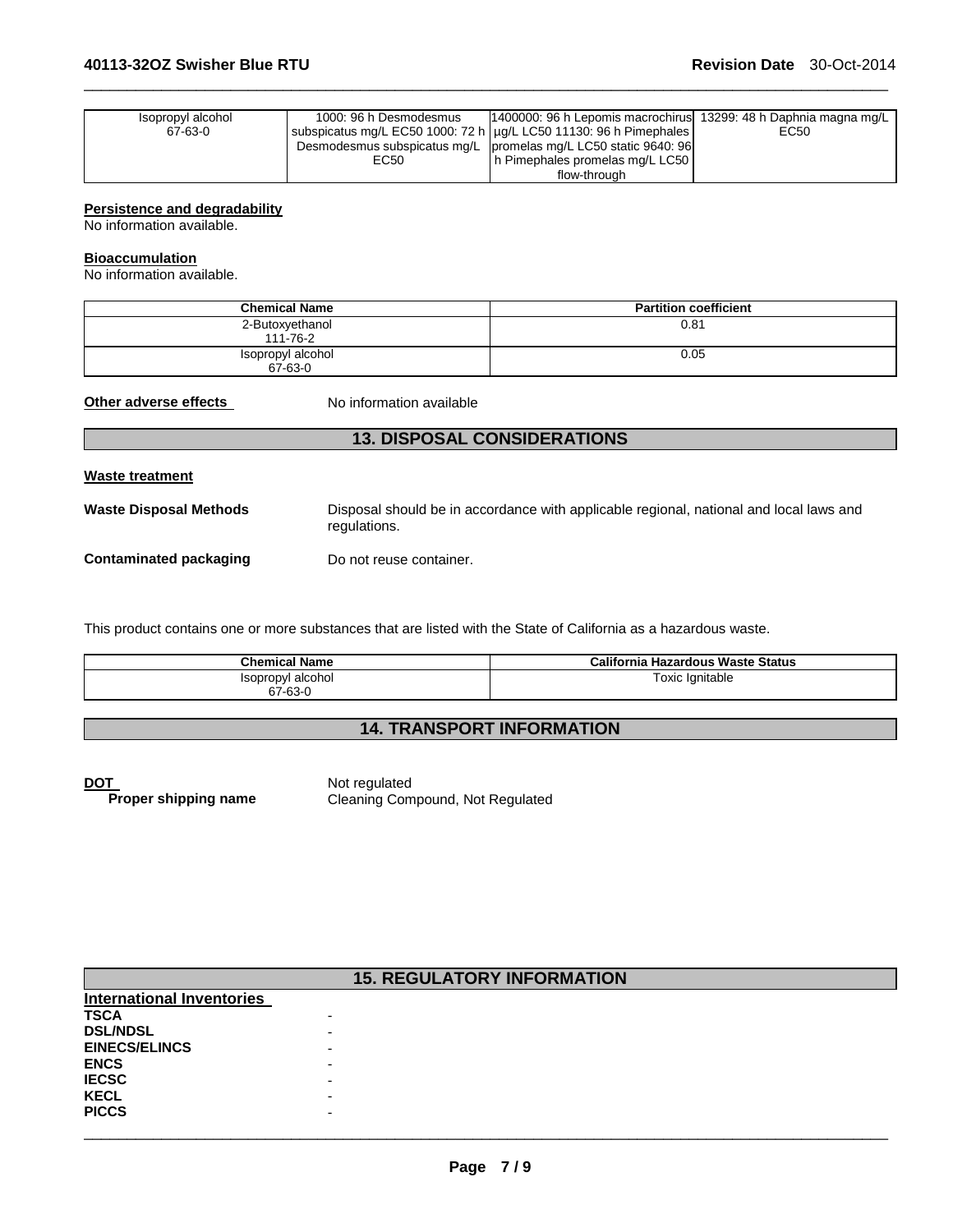#### **AICS** -

**Legend:** 

**TSCA** - All components of this product are listed or are exempt or excluded from listing on the United States Toxic Substances Control Act Section 8(b) Inventory.

\_\_\_\_\_\_\_\_\_\_\_\_\_\_\_\_\_\_\_\_\_\_\_\_\_\_\_\_\_\_\_\_\_\_\_\_\_\_\_\_\_\_\_\_\_\_\_\_\_\_\_\_\_\_\_\_\_\_\_\_\_\_\_\_\_\_\_\_\_\_\_\_\_\_\_\_\_\_\_\_\_\_\_\_\_\_\_\_\_\_\_\_\_

**DSL/NDSL** - Canadian Domestic Substances List/Non-Domestic Substances List

**EINECS/ELINCS** - European Inventory of Existing Commercial Chemical Substances/EU List of Notified Chemical Substances

**ENCS** - Japan Existing and New Chemical Substances

**IECSC** - China Inventory of Existing Chemical Substances

**KECL** - Korean Existing and Evaluated Chemical Substances

**PICCS** - Philippines Inventory of Chemicals and Chemical Substances

**AICS** - Australian Inventory of Chemical Substances

#### **U.S. Federal Regulations**

#### **SARA 313**

Section 313 of Title III of the Superfund Amendments and Reauthorization Act of 1986 (SARA). This product contains a chemical or chemicals which are subject to the reporting requirements of the Act and Title 40 of the Code of Federal Regulations, Part 372:

| <b>Chemical Name</b>                     | SARA 313 - Threshold Values % |
|------------------------------------------|-------------------------------|
| 2-Butoxyethanol - 111-76-2               | 1.0                           |
| Isopropyl alcohol - 67-63-0              | 1.0                           |
| <b>SARA 311/312 Hazard Categories</b>    |                               |
| <b>Acute Health Hazard</b>               | Yes                           |
| <b>Chronic Health Hazard</b>             | no                            |
| <b>Fire Hazard</b>                       | Yes                           |
| <b>Sudden Release of Pressure Hazard</b> | no                            |
| <b>Reactive Hazard</b>                   | no                            |

#### **Clean Water Act**

This product does not contain any substances regulated as pollutants pursuant to the Clean Water Act (40 CFR 122.21 and 40 CFR 122.42).

#### **CERCLA**

This material, as supplied, does not contain any substances regulated as hazardous substances under the Comprehensive Environmental Response Compensation and Liability Act (CERCLA) (40 CFR 302) or the Superfund Amendments and Reauthorization Act (SARA) (40 CFR 355). There may be specific reporting requirements at the local, regional, or state level pertaining to releases of this material.

#### **U.S. State Regulations**

#### **California Proposition 65**

This product does not contain any Proposition 65 chemicals.

#### **U.S. State Right-to-Know Regulations**

This product contains substances regulated by state right-to-know regulations.

| <b>Chemical Name</b>         | New Jersey | <b>Massachusetts</b> | Pennsylvania |
|------------------------------|------------|----------------------|--------------|
| 2-Butoxvethanol<br>111-76-2  |            |                      |              |
| Isopropyl alcohol<br>67-63-0 |            |                      |              |

**U.S. EPA Label Information** 

**EPA Pesticide Registration Number** Not applicable

| <b>16. OTHER INFORMATION</b> |                         |                       |                                     |                                         |
|------------------------------|-------------------------|-----------------------|-------------------------------------|-----------------------------------------|
| <u>NFPA</u>                  | <b>Health Hazards</b> 2 | Flammability<br>- 2   | Instability<br>- 0                  | <b>Physical and chemical</b><br>hazards |
| <u>HMIS</u>                  | Health hazard 2         | <b>Flammability</b> 2 | <b>Physical Hazards</b><br>$\Omega$ | <b>Personal protection</b> X            |